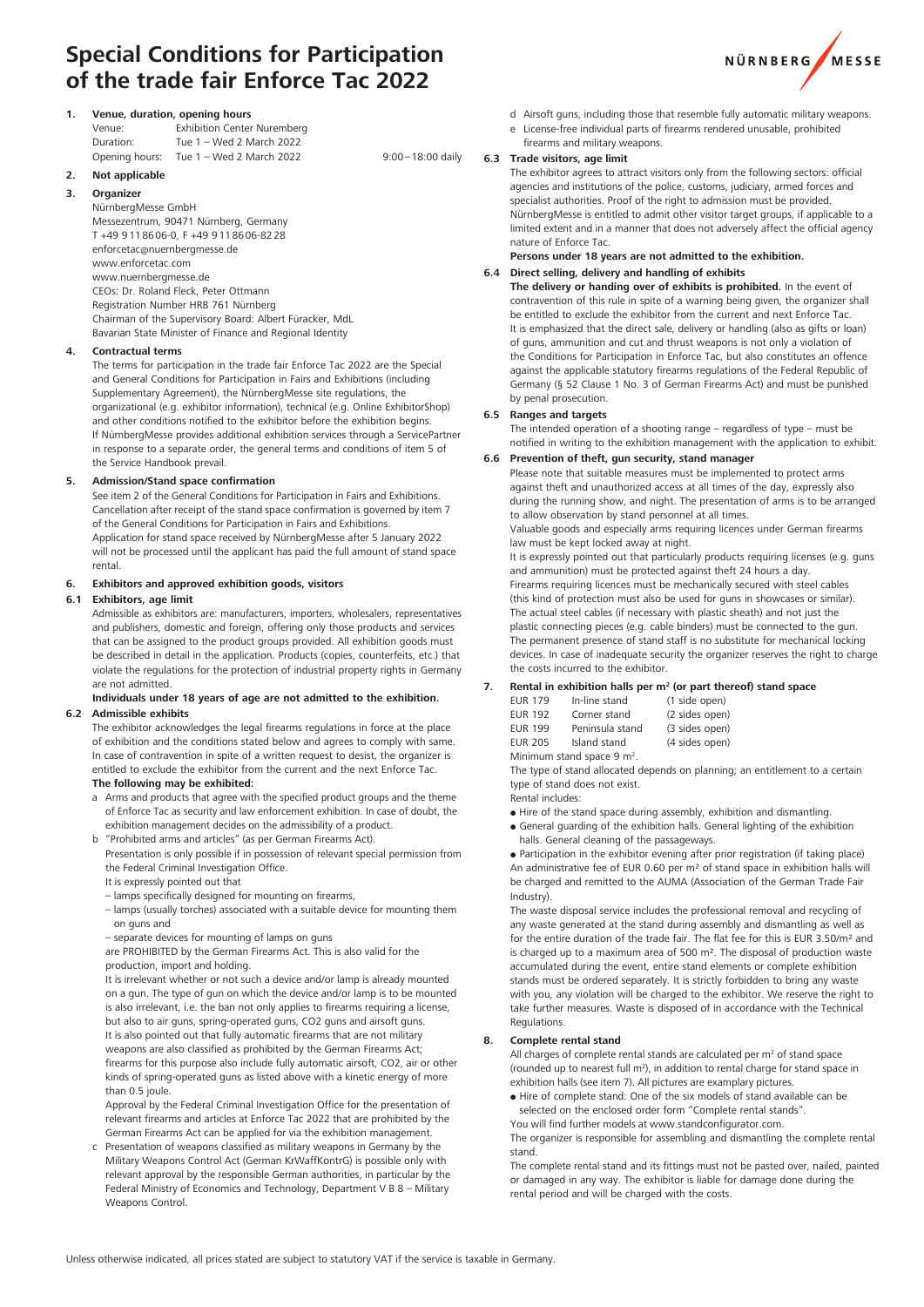# **Special Conditions for Participation of the trade fair Enforce Tac 2022**



#### (Continued)

The basic type of complete rental stand can be fitted out additionally in the same system at extra cost.

Respective orders can be carried in the Online ExhibitorShop.

## **9. Payment conditions**

Exhibitors may be charged an advance payment of 25% of the expected stand space rental on **confirmation of the application.**

The full stand space rental less the advance payment will be charged to exhibitors on **confirmation of the stand space.** The advance payment will be reimbursed in case of non-confirmation of the stand.

Any payments are due by the date shown on the respective invoice. All payments are to be made in EURO without charges, quoting invoice number.

If the exhibitor enters a different invoice address on the application form, he authorizes the stated person/company to receive the invoice and other payment requests. This does not exempt the exhibitor from his obligation to pay. For subsequent changes to the invoice for which the exhibitor is responsible, NürnbergMesse may charge a processing fee of EUR 50.

An entitlement to occupy the allocated stand space exists only after payment of invoices in full. The exhibitor is to provide proof of payment.

The exhibitor agrees to transmission of invoices by the organizer via e-mail (electronic billing). If the exhibitor does not wish to use electronic billing, he or she can object in writing or in text form.

#### **10. Insurance**

Exhibitors are obliged to make their own adequate insurance arrangements. Insurance for exhibitors (transport and duration of event) is advisable and can be arranged through a collective insurance contract taken out by the organizer.

#### **11. Assembly and dismantling, passes**

Assembly: Fri 25 – Mon 28 February 2022 7:00 – 19:00 daily Exhibition stands whose construction has not begun by 15:00 on Monday, February 28, 2022, will be designed by the organizer, unless otherwise ordered. Any costs arising from this shall be borne by the exhibitor.

| Dismantling Hall 12: | Wed 2 March 2022 | $18:00 - 22:00$ |
|----------------------|------------------|-----------------|
|                      | Thu 3 March 2022 | $7:00 - 19:00$  |
| Dismantling Hall 11: | Wed 2 March 2022 | tba             |
|                      |                  |                 |

Access to the halls during assembly and dismantling times is only permitted on display of special passes, which are not valid during the exhibition.

#### **12. Stand design, stand mentoring**

#### **12.1 Stand design**

The exhibitor is responsible for stand equipment and decoration. **The overriding principle for the design of all exhibition stands is transparency. All open sides** of the stand must be freely accessible. This means that at least **50%** of the respective gangway side must **not** be obstructed **by structures** or fittings.

#### **The minimum height is 2.50 m.**

The backs of stand partition walls, advertising carriers or other design elements facing neighboring stands and exceeding a height of 2.50 m must be white, in a clean and tidy condition and must not contain any text or graphics.

#### **Stands exceeding the height of 3.50 m require the approval of the organizer.**

If the rental exhibition stand is not used, a fascia (0.30 m high) must be fitted on all open sides of the exhibition stand. The fascia is not required, if the necessary stand appearance is provided in some other way.

The exhibition organizer reserves the right to give further instructions concerning the design of stands.

Only water-soluble adhesive may be used on the fiber board stand partition walls and these may not be painted unless they have first been covered with wallpaper. After the exhibition, wallpaper or other finishing material must be removed by the exhibitors, otherwise exhibitors will be charged with the costs. All other stand partition walls, floors, hall walls, pillars, installations, fire-fighting equipment and other permanent hall fixtures must not be pasted over, nailed, painted or damaged in any way.

The exhibitor is liable for damage done and will be charged with the costs. Pillars, installations and fire-fighting equipment within the stand are part of the allotted stand space and must be accessible at all times.

Floor coverings in the stands are only to be fixed with double-sided adhesive tape (following tapes are to be used: tesafix no. 4964).

**The exhibitor agrees to comply with these conditions. Non-compliance may result in claims for damages by the organizer or the neighboring exhibitors affected.**

## **12.2 Stand mentoring**

**No dismantling of exhibition stands and/or disposal of products (except patterns, samples and promotional give-aways) before the end of the exhibition)**

The exhibition ends at **18:00** on the last day. Until this time, every exhibitor agrees

- $\bullet$  to man his stand space with his stand personnel
- not to hand over products to interested persons
- (except patterns, samples and promotional give-aways) not to start dismantling the exhibition stand

The organizer can impose a contract penalty on the exhibitor for each case of contravention. **The contract penalty amounts to 20% of the net stand rental, subject to a minimum of EUR 2,000**. The organizer also reserves the right to exclude the exhibitor from exhibiting at future Enforce Tac exhibitions.

#### **13. Exhibitor passes**

Each exhibitor will be given free passes according to stand size for his exhibition stand and operating personnel. 3 passes will be issued for up to 9 m<sup>2</sup> stand space, plus 1 pass for each further full  $9 \text{ m}^2$ . These tickets are valid during duration and also during assembling and dismantling time. Any additional exhibitor passes needed can be purchased for entitled persons at a price of EUR 30 each including VAT at the statutory rate.

## **14. Marketing services for exhibitors (= direct exhibitors)**

The organizer provides each exhibitor with marketing services containing the following services:

- Entry in the alphabetical list of exhibitors in the **print exhibition guide** (subject to the General Conditions for Entries and Advertisements in the Exhibition Catalog).
- The organizer provides an **Internet entry** on the exhibition website

www.enforcetac.com for each exhibitor. This entry is activated **approximately one year** – including after the exhibition – and includes the following services. The exhibitor is solely responsible for the information and other materials provided by him for the exhibition directories, in particular images. He shall indemnify the organizer against all claims by third parties asserted in relation to the materials sent.

- Entry of **company name, address,** hidden **e-mail address** and **logo**
- Presentation of **5 products** or **services** with one photo, one film and one text of maximum 4,000 characters per product or service
- Possibility of continuously marking 5 products or services as **new products**
- **Company profile** (maximum 4,000 characters)
- Unrestricted assignment to the **product groups** (list of products) **Link** from the exhibition website to the exhibitor's website. The exhibitor connects a **return link.**
- Entry of company name and stand number in the **online floor plans**
- Possibility of continuously **updating** the Internet entry
- Display of exhibitor's **press releases** in the press center.
- **Basic advertising material package**
	- Print vouchers each with imprint of company name and stand number of exhibitor (order from the TicketCenter)
	- Voucher codes (order from the TicketCenter)
- Only admission vouchers exchanged by visitors for entrance tickets are charged to the exhibitor with EUR 14 per piece.
- 500 printed stickers, they can be ordered via the Online ExhibitorShop. – Online banner with stand number of exhibitor.
- Visitor brochures, they can be ordered via the Online ExhibitorShop.

The exhibitor agrees to purchase marketing services at a price of EUR 449. This will be charged together with the stand rental. No reduction in price can be granted if only parts of the package are used.

#### **15. Co-exhibitors**

Co-exhibitors are companies who appear on the exhibitor's (= direct exhibitor's) stand and present their own products with their own personnel. Their independence must also be recognizable without physical separation.

Co-exhibitors must be registered by the direct exhibitor using the registration form for co-exhibitors, and must be approved by the organizer.

Co-exhibitors are only admissible if they fulfill the conditions for participation in the event and the information requested on the application form for co-exhibitors has been entered in full.

If the application of a co-exhibitor is cancelled the direct exhibitor agrees to pay a processing fee of EUR 200.

#### **16. Marketing services for co-exhibitors**

The organizer provides each co-exhibitor with marketing services. • See item 14 for services included in package.

The exhibitor agrees to pay a participation fee and purchase marketing services at a total price of EUR 479 for each co-exhibitor registered by him. Co-exhibitors who do not register in accordance with item 15 and have not been approved by the organizer will be charged an additional 20 percent in addition to the total price of EUR 479, making the total price for them EUR 574.80. This will be charged together with the stand rental or at a later date. No reduction in price can be granted if only parts of the package are used.

#### **17. Exhibition priority**

An application for exhibition priority for this event has been submitted to the Federal Ministry of Justice. The priority certificate protects certain patent rights until submission of an application to a patent office in Germany or abroad.